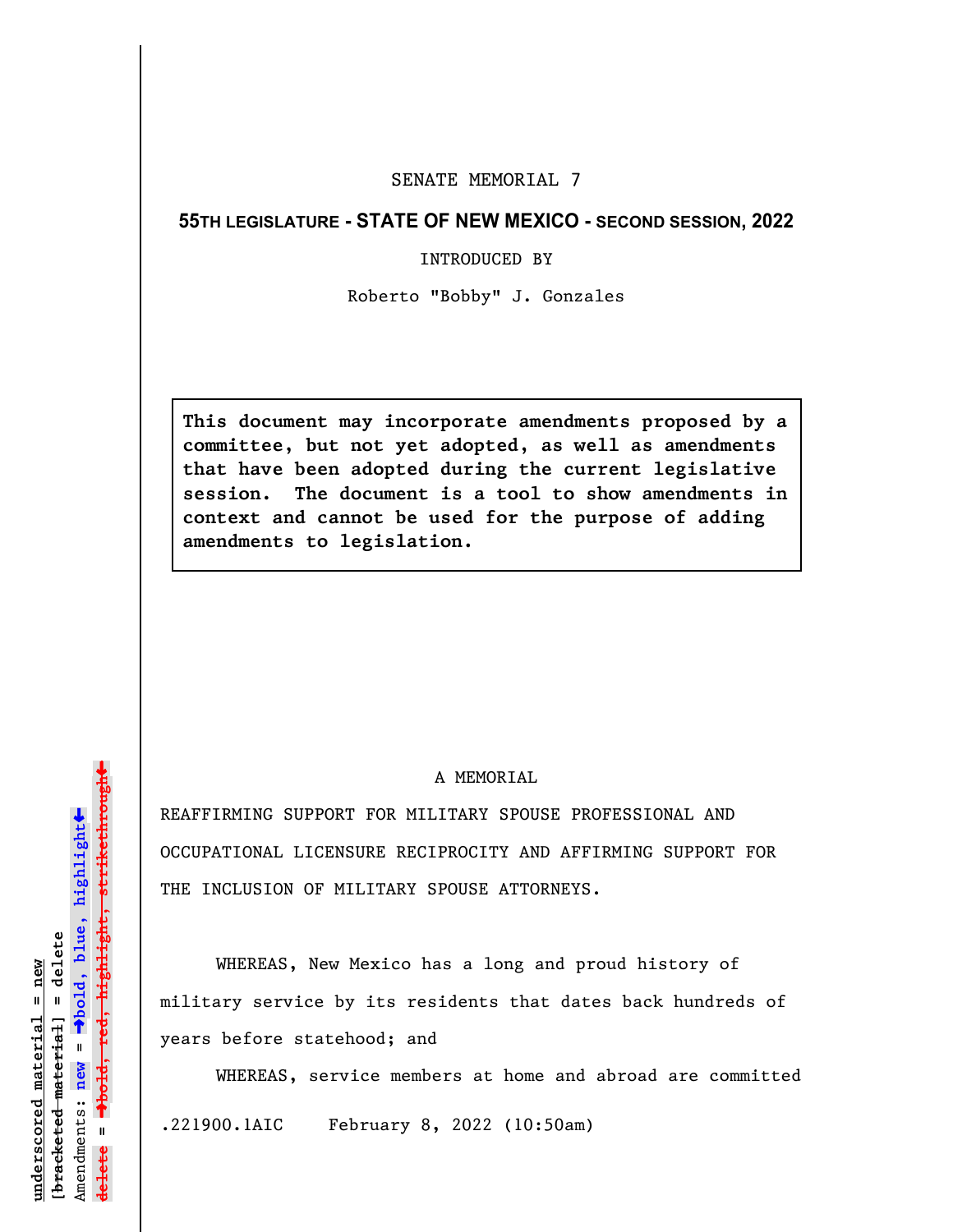to New Mexico, the United States and the defense of freedom; and

WHEREAS, New Mexico is committed to strengthening support to military personnel, veterans and military families in New Mexico; and

WHEREAS, the New Mexico legislature SRC<sup>+</sup>and Governor **Michelle Lujan Grisham have**»**SRC SRC**º**has**»**SRC** previously recognized the challenges posed to military spouses who hold professional and occupational licenses through the passage of House Bill 30 (2020) (expedited licensure for military families) and House Bill 120 (2021) (military spouse expedited licensure), which has since helped New Mexican military families overcome licensing barriers; and

WHEREAS, the New Mexico legislature is requested to reaffirm its support for military spouse professional and occupational licensure reciprocity and to affirm support for military spouse attorneys, as well; and

WHEREAS, the New Mexico legislature urges the supreme court and the New Mexico board of bar examiners to adopt rules that accommodate the unique needs of military spouse attorneys who move frequently in support of national defense, including:

A. enacting "admission by endorsement" for military spouse attorneys, whereby a military spouse attorney who holds an active license to practice law in at least one state or territory or the District of Columbia, in good standing in all jurisdictions where admitted, and who possesses the requisite

.221900.1AIC February 8, 2022 (10:50am)

» $\rightarrow$ bold, red, highlight, strikethrough º**bold, red, highlight, strikethrough**  $\ddot{\bullet}$ º**bold, blue, highlight** bracketed material] = delete **[bracketed material] = delete** inderscored material = new **underscored material = new** Amendments: **new** =  $\mathbf{u}$ Amendments: new **delete =**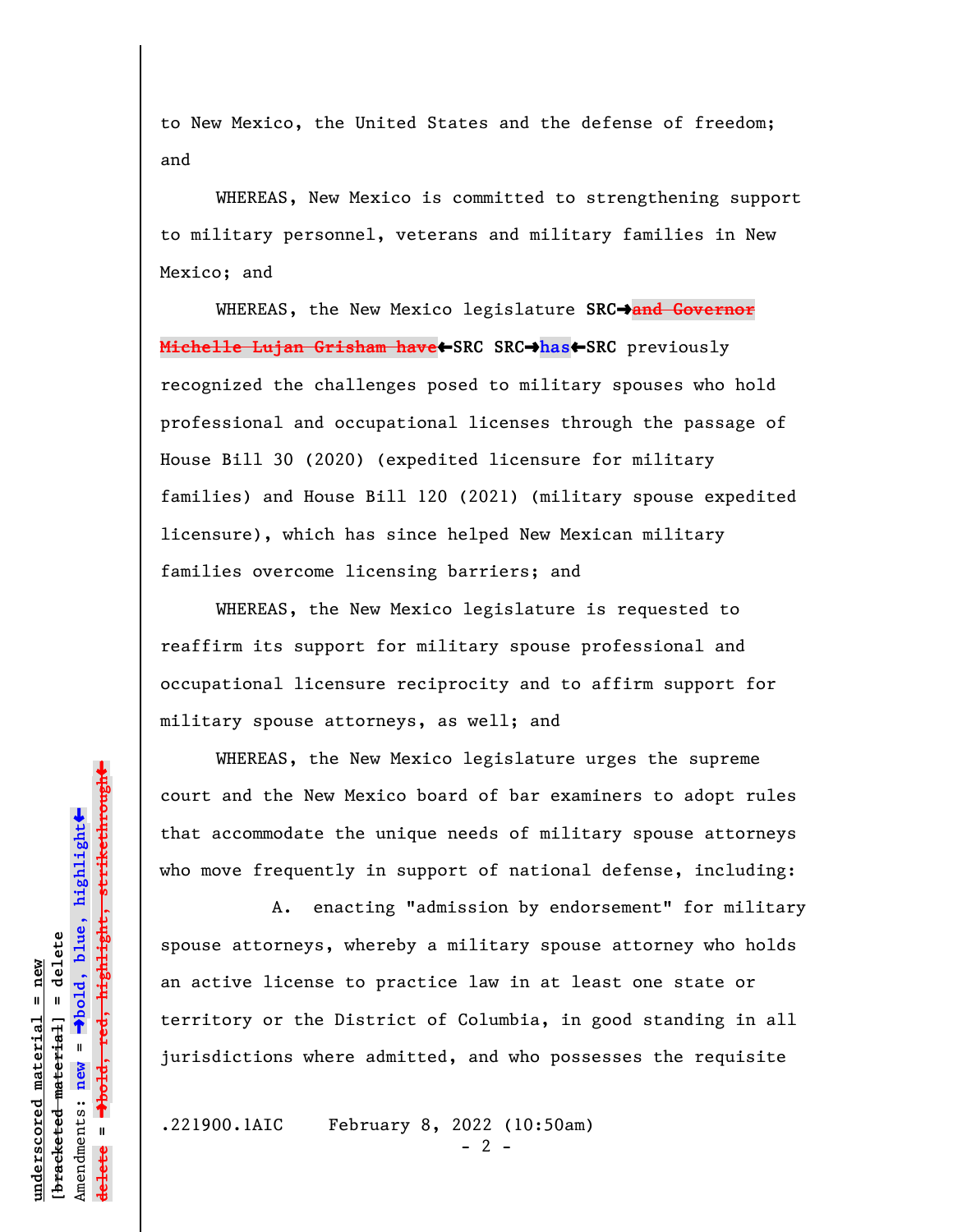character and fitness and meets the educational standards required for admission would be admitted **SRC**º**without examination**»**SRC** to the practice of law in New Mexico, if the applicant:

(1) demonstrates presence in New Mexico due to a spouse's military service;

(2) establishes that the applicant is not currently subject to a lawyer discipline or the subject of a pending disciplinary matter in any jurisdiction;

**SRC**º**(3) demonstrates knowledge of New Mexico law;**»**SRC**

**SRC**º**(3)**»**SRC SRC**º**(4)**»**SRC** pays any applicable annual client protection fund assessment; and

**SRC→(4)←SRC SRC→(5)←SRC** complies with all

other ethical, legal and continuing legal education obligations;

B. reviewing current bar application and admission procedures to ensure that those procedures are not unduly burdensome to military spouse attorneys and that those applications are handled promptly; and

C. encouraging mentorship programs to connect military spouse attorneys with local members of the bar; **SRC**º**and**»**SRC**

**SRC→WHEREAS,←SRC SRC→NOW, THEREFORE, BE IT RESOLVED BY THE SENATE OF THE STATE OF NEW MEXICO that SRC** the New Mexico senate **SRC**º**urges**»**SRC SRC**º**urge**»**SRC** the supreme court and New

.221900.1AIC February 8, 2022 (10:50am)

 $\ddag$ º**bold, red, highlight, strikethrough**  $\ddot{\bullet}$ º**bold, blue, highlight** bracketed material] = delete **[bracketed material] = delete** inderscored material = new **underscored material = new** Amendments: new = Amendments: **new** = **delete =**